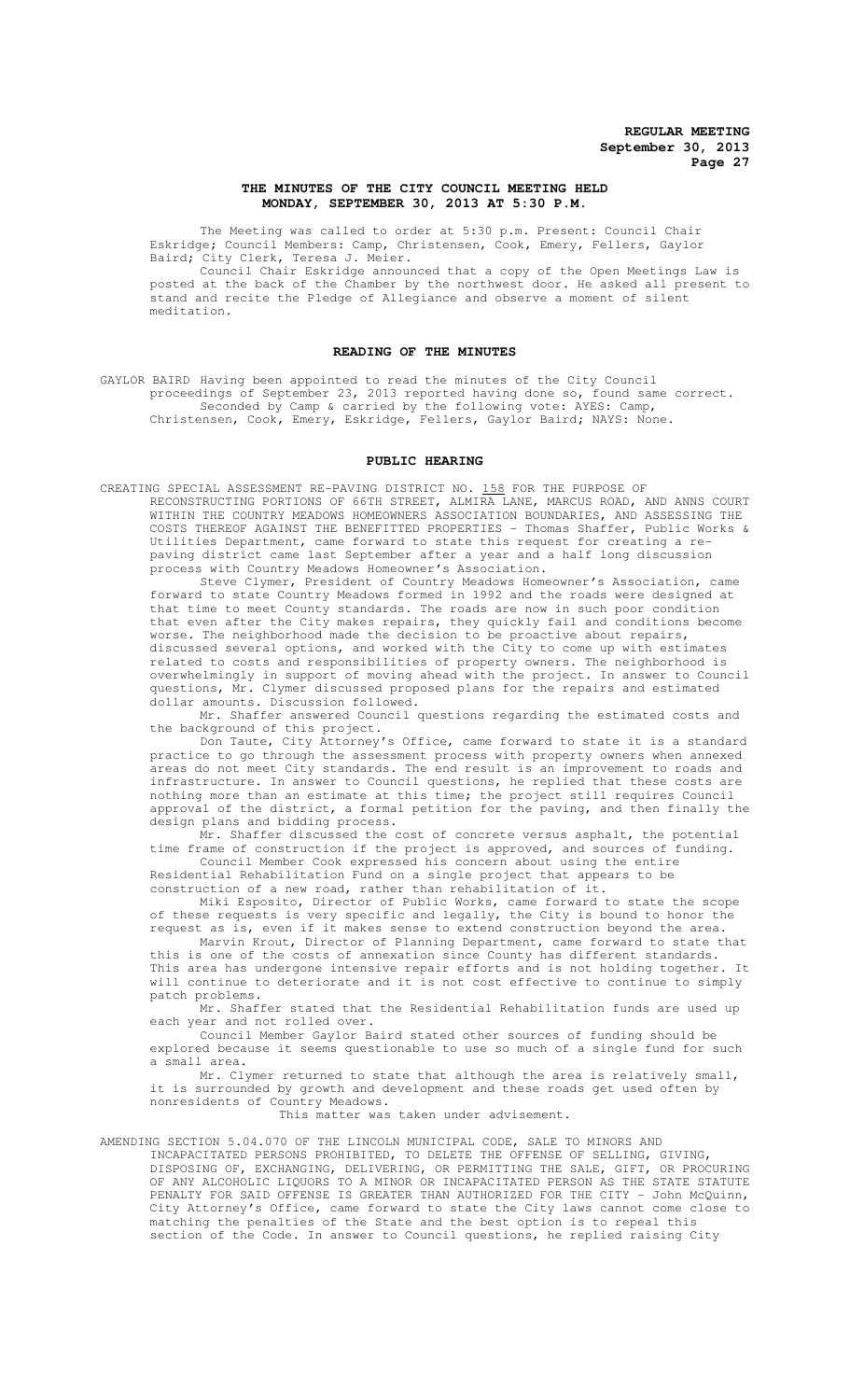penalties would be difficult due to the high volume of jury trials that would .<br>have to occur. The money from these penalties ends up in the County school fund whether the crime is prosecuted by the City or the State. Jane Svoboda, no address given, came forward to state that all alcohol should be illegal.

This matter was taken under advisement.

AMENDING CHAPTER 5.04 OF THE LINCOLN MUNICIPAL CODE, ALCOHOLIC LIQUOR, BY REPEALING SECTIONS 5.04.080 (FURNISHING FALSE IDENTIFICATION), 5.04.090 (MINORS, MISREPRESENTING AGE), 5.04.100 (MINORS, POSSESSION OF ALCOHOL), 5.04.160 (PLACES WHERE DRINKING PROHIBITED), AND 5.04.165 (OPEN CONTAINERS IN VEHICLES), AND AMENDING CHAPTER 9.16 OF THE LINCOLN MUNICIPAL CODE, OFFENSES AGAINST PUBLIC DECENCY, BY REPEALING SECTIONS 9.16.025 (MARIJUANA DEFINED), 9.16.030 (TOXIC COMPOUNDS DEFINED), 9.16.035 (PARAPHERNALIA DEFINED), 9.16.105 (PARAPHERNALIA, USE OR POSSESSION, UNLAWFUL, PENALTY), 9.16.110 (TOXIC COMPOUNDS, UNLAWFUL USE), 9.16.120 (TOXIC COMPOUNDS, UNLAWFUL POSSESSION), 9.16.130 (TOXIC COMPOUNDS, UNLAWFUL SALE), 9.16.140 (TOXIC COMPOUNDS, PENALTY FOR VIOLATIONS), 9.16.145 (POSSESSION OF MARIJUANA, ONE OUNCE OR LESS, UNLAWFUL, PENALTY) AND INCORPORATING SAID OFFENSES AND PENALTIES INTO ONE CHAPTER BY ADDING NEW CHAPTER 9.48 ENTITLED "ALCOHOL AND DRUG OFFENSES" CONSISTING OF SECTION 9.48.010, DEFINITIONS; SECTION 9.48.020, FURNISHING FALSE IDENTIFICATION; SECTION 9.48.030, MINORS, MISREPRESENTING AGE; SECTION 9.48.040, MINORS, POSSESSION OR CONSUMPTION OF ALCOHOLIC LIQUOR PROHIBITED; SECTION 9.48.050, CONSUMING ALCOHOLIC LIQUOR IN PUBLIC PROHIBITED; SECTION 9.48.060, CONSUMPTION IN UNLICENSED PREMISES PROHIBITED; 9.48.070, CONSUMPTION INSIDE VEHICLES PROHIBITED; SECTION 9.48.080, OPEN ALCOHOLIC BEVERAGE CONTAINER IN MOTOR VEHICLE PROHIBITED; SECTION 9.48.090, POSSESSION OF MARIJUANA, ONE OUNCE OR LESS, UNLAWFUL, PENALTY; SECTION 9.48.100, TOXIC COMPOUNDS, UNLAWFUL USE; SECTION 9.48.110, TOXIC COMPOUNDS, UNLAWFUL POSSESSION; SECTION 9.48.120 TOXIC COMPOUNDS, UNLAWFUL SALE; SECTION 9.48.130, PARAPHERNALIA, USE OR POSSESSION, UNLAWFUL, PENALTY; SECTION 9.48.140,VIOLATIONS, PENALTY; AND SECTION 9.48.150, SEVERABILITY AND SAVINGS CLAUSE; AMENDING SECTION 9.20.100 OF THE LINCOLN MUNICIPAL CODE TO DELETE THE MINIMUM FINES FOR FURNISHING FALSE IDENTIFICATION, MISREPRESENTING AGE, MINOR IN POSSESSION OF ALCOHOL, AND CONSUMING ALCOHOL IN PROHIBITED PLACES TO MAINTAIN CONFORMITY WITH STATE STATUTE - John McQuinn, City Attorney's Office, came forward to state that upon review, it became apparent that these violations did not match up well with the State statutes. No penalties or provisions were changed, this is just a laundry list of items intended to create more consistency with the State. Discussion followed. Jane Svoboda, no address given, came forward to share her opinions on this item.

This matter was taken under advisement.

APPROVING THE LEASE AGREEMENT BETWEEN THE CITY OF LINCOLN AND 3732 HOLDINGS, LLC ALLOWING THE PROPERTY OWNER AT 6800 NORMAL BOULEVARD TO LEASE 4,525 SQUARE FEET OF SPACE WITHIN A PORTION OF HOLMES LAKE PARK TO ACCOMMODATE AN EXPANSION OF THE PARKING FOR ITS OFFICE BUILDING - Jocelyn Golden, City Attorney's Office, came forward to state this is a lease agreement for use of a commercial property adjacent to Holmes Lake and it will accommodate the expansion of a parking lot. In answer to Council questions, Ms. Golden clarified that the land is not a part of Holmes Lake Park itself. The lessee is required to plant and maintain landscaping. Discussion followed.

This matter was taken under advisement.

APPROVING THE AGREEMENT REGARDING ANNEXATION FEES BETWEEN RURAL WATER DISTRICT NO. 1, LANCASTER COUNTY, NEBRASKA (RWD) AND THE CITY OF LINCOLN FOR PAYMENT OF ANNEXATION FEES BY THE CITY FOR LAND THAT IS ANNEXED AND NO LONGER SERVED BY RWD - Marvin Krout, Director of Planning Department, came forward to state this is a proposed agreement to resolve a long-running disagreement with the Rural Water District regarding compensation they collect each time their customers are removed from their district via annexation by the City. A significant increase in these fees occurred several years ago. The City has finally reached an agreement with them to set a reasonable rate. The rate has a cost of living adjustment built into it. If a customer chooses to remain in the rural district, the City is discounted 10% of the fee for each year that passes. Discussion followed.

Mike Eckert, Civil Design Group, came forward to thank the Law and Planning Departments for their efforts. The outcome of this was of great interest to the City and the development community. The fees have been returned to within their original range.

This matter was taken under advisement.

APPROVING THE RELOCATION OF OMAHA EXPOSITION & RACING, INC. DBA LINCOLN RACE COURSE'S KENO SATELLITE SITE FROM 1800 STATE FAIR PARK TO 7055 SOUTH 1ST STREET - Katrina Coffey, Vice President of Marketing for Big Red Keno, came forward to state this is the approval for the move of this Keno satellite from its old location to the new Lincoln Race Course.

This matter was taken under advisement.

APPROVING AN INTERLOCAL AGREEMENT BETWEEN THE RAILROAD TRANSPORTATION SAFETY DISTRICT, THE CITY, AND THE COUNTY TO ACCEPT THE TRANSFER OF RTSD FUNDING FOR THE SOUTH LINCOLN QUIET ZONE (14TH AND YANKEE HILL) AND FOR THE CITY AND COUNTY TO ACCEPT OWNERSHIP AND MAINTENANCE OF THE SAFETY IMPROVEMENTS IN THEIR RESPECTIVE AREAS;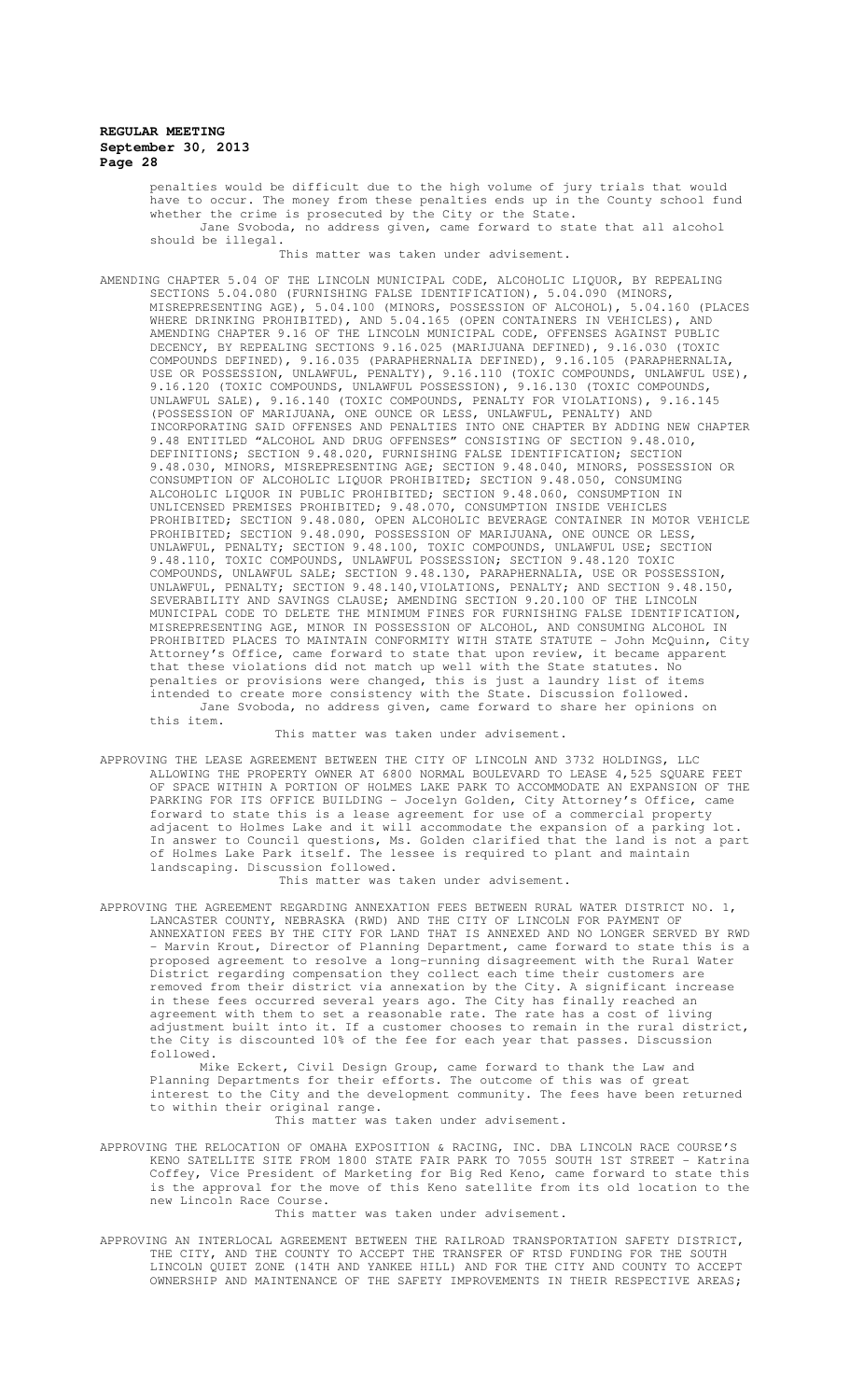APPROVING AN INTERLOCAL AGREEMENT BETWEEN THE RAILROAD TRANSPORTATION SAFETY DISTRICT AND THE CITY TO ACCEPT THE TRANSFER OF RTSD FUNDING FOR THE SW 40TH STREET/BNSF OVERPASS AND TO ACKNOWLEDGE THE PAVING OF APPROXIMATELY 900 FEET OF SW 40TH STREET FROM WEST O STREET TO THE SOUTH;

APPROVING AN INTERLOCAL AGREEMENT BETWEEN THE RAILROAD TRANSPORTATION SAFETY DISTRICT AND THE CITY TO ACCEPT THE TRANSFER OF RTSD FUNDING FOR THE SOUTH SALT CREEK QUIET ZONE AND TO ACCEPT THE OWNERSHIP AND MAINTENANCE OF THE SAFETY IMPROVEMENTS IN THE AREA - Thomas Shaffer, Public Works & Utilities Department, came forward on behalf of Roger Figard, Director of the Railroad Transportation Safety District, to state the City is working on the final payments and cleanup associated with these projects and, if needed, the City could tap into these available funds.

This matter was taken under advisement.

- APPROVING A PRELIMINARY ENGINEERING AND NATIONAL ENVIRONMENTAL POLICY ACT (NEPA) SERVICES AGREEMENT BETWEEN THE CITY OF LINCOLN AND ALFRED BENESCH & COMPANY TO ESTABLISH THE RESPONSIBILITIES AND FEES FOR PRELIMINARY ENGINEERING AND NEPA PHASE SERVICES FOR SAFETY IMPROVEMENTS AT THE INTERSECTION OF N. 66TH STREET AND FREMONT STREET - Thomas Shaffer, Public Works and Utilities Department, came forward to state that the Nebraska Department of Roads requires the approval of Council to receive these Federal Funds. This matter was taken under advisement.
- APPROVING AN AGREEMENT BETWEEN THE CITY AND SPEECE LEWIS ENGINEERS TO PROVIDE PRELIMINARY AND FINAL DESIGN SERVICES AS WELL AS ENVIRONMENTAL AND GEOTECHNICAL SERVICES FOR THE 10TH STREET BRIDGE OVER SALT CREEK - Thomas Shaffer, Public Works and Utilities Department, came forward to state this is a Federal project which includes an exploratory investigation to ascertain the current condition of the bridge over Salt Creek near Military Road. There are many factors under consideration including whether it is more cost effective to rebuild or repair, the number of lanes, the effect of construction on the Tiger Beetle territory, levies, flood potential, the North Bottoms neighborhood, the Indian Center, and inclusion of pedestrian and bike lanes. In answer to Council questions, Mr. Shaffer replied that approximately \$30,000 will go towards the evaluation. Miki Esposito, Director of Public Works, came forward to state that the

fee is not just to establish scope. The plans are incorporated into doing the work once the evaluation is complete. Discussion followed.

Mike Morosin, 1500 N. 15th Street, came forward as a resident of the area to state that Council and Public Works have asked some good questions regarding this project. He would like to see a breakdown of the final project before it is approved to know what effect it will have on his neighborhood. This matter was taken under advisement.

# **COUNCIL ACTION**

#### **REPORTS OF CITY OFFICERS**

APPROVING AN AMENDMENT TO AGREEMENT BETWEEN THE CITY OF LINCOLN AND PLUNKETT'S PEST CONTROL FOR THE ANNUAL REQUIREMENTS FOR PEST CONTROL SERVICES AT STARTRAN, PURSUANT TO QUOTE NO. 3640, FOR A FINAL TWO-YEAR RENEWAL TERM - CLERK read the following resolution, introduced by Trent Fellers, who moved its adoption: A-87572 BE IT RESOLVED by the City Council of the City of Lincoln, Nebraska: That the attached Amendment to Agreement between the City of Lincoln and Plunkett's Pest Control for the annual requirements for Pest Control Services at StarTran, pursuant to Quote No. 3640, for a final two-year term, upon the terms as set forth in said Amendment to Agreement, is hereby approved and the Mayor is authorized to execute the same on behalf of the City of Lincoln. Introduced by Trent Fellers Seconded by Emery and carried by the following vote: AYES: Camp,

Christensen, Cook, Emery, Eskridge, Fellers, Gaylor Baird; NAYS: None.

CLERK'S LETTER AND MAYOR'S APPROVAL OF RESOLUTIONS AND ORDINANCES PASSED BY THE CITY COUNCIL ON SEPTEMBER 16, 2013 - CLERK presented said report which was placed on file in the office of the City Clerk. **(27-1)**

## **PETITIONS & COMMUNICATIONS**

SETTING THE HEARING DATE OF MONDAY, OCTOBER 14, 2013 AT 3:00 P.M. FOR THE APPLICATION OF TPG HOLDINGS, LLC DBA YE OLD PUB FOR A CLASS C LIQUOR LICENSE LOCATED AT 408 S. 11TH STREET - CLERK read the following resolution, introduced by Leirion Gaylor Baird, who moved its adoption:<br>A-87573 BE IT RESOLVED by the City Cour

BE IT RESOLVED by the City Council, of the City of Lincoln, that a hearing date is hereby set for Monday, October 14, 2013, at 3:00 p.m. or as soon thereafter as possible in the City Council Chambers, County-City Building, 555 S. 10th St., Lincoln, NE for the application of TPG Holdings, LLC dba Ye Old Pub for a Class C liquor license located at 408 S. 11th Street. If the Police Dept. is unable to complete the investigation by said time, a new hearing date will be set.

Introduced by Leirion Gaylor Baird Seconded by Fellers and carried by the following vote: AYES: Camp, Christensen, Cook, Emery, Eskridge, Fellers, Gaylor Baird; NAYS: None.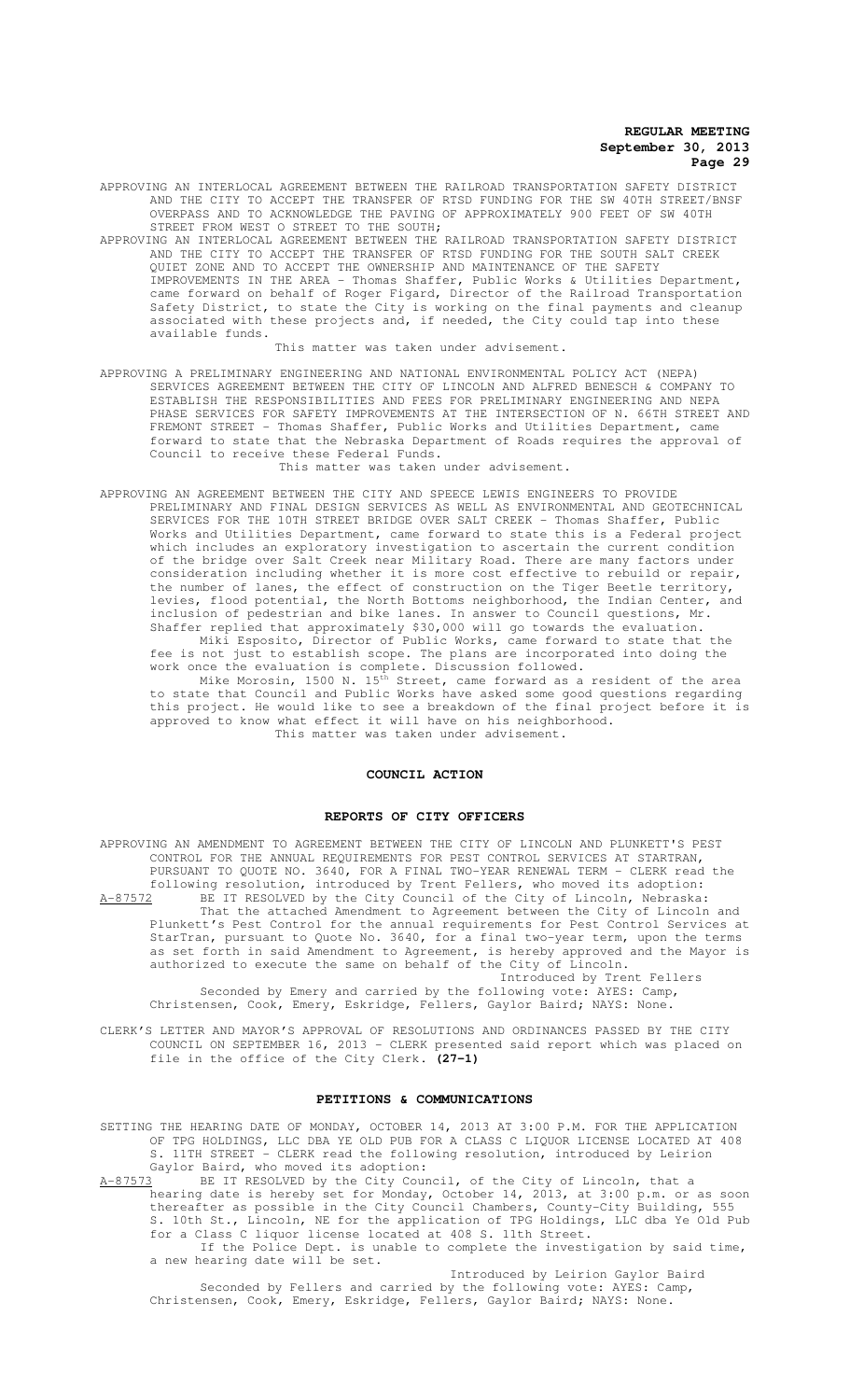SETTING THE HEARING DATE OF MONDAY, OCTOBER 21, 2013 AT 3:00 P.M. FOR THE APPLICATION OF BLAISE REWAKA IN CONNECTION WITH TARGET STORE T-2303 LOCATED AT 8201 S. 40TH STREET - CLERK read the following resolution, introduced by Leirion Gaylor Baird, who moved its adoption:<br>A-87574 BE IT RESOLVED by the City Cour

A-87574 BE IT RESOLVED by the City Council, of the City of Lincoln, that a hearing date is hereby set for Monday, October 21, 2013, at 3:00 p.m. or as soon thereafter as possible in the City Council Chambers, County-City Building, 555 S. 10th St., Lincoln, NE for the manager application of Blaise Rewaka in connection with the Target Store T-2303 located at 8201 S. 40th Street. If the Police Dept. is unable to complete the investigation by said time, a new hearing date will be set.

Introduced by Leirion Gaylor Baird Seconded by Fellers and carried by the following vote: AYES: Camp, Christensen, Cook, Emery, Eskridge, Fellers, Gaylor Baird; NAYS: None.

### **MISCELLANEOUS REFERRALS - NONE**

### **LIQUOR RESOLUTIONS - NONE**

### **ORDINANCES - 2ND READING & RELATED RESOLUTIONS (as required)**

- CREATING SPECIAL ASSESSMENT RE-PAVING DISTRICT NO. 158 FOR THE PURPOSE OF RECONSTRUCTING PORTIONS OF 66TH STREET, ALMIRA LANE, MARCUS ROAD, AND ANNS COURT WITHIN THE COUNTRY MEADOWS HOMEOWNERS ASSOCIATION BOUNDARIES, AND ASSESSING THE COSTS THEREOF AGAINST THE BENEFITTED PROPERTIES - CLERK read an ordinance, introduced by Trent Fellers, creating Re-Paving District No. 158, defining the limits thereof, establishing the width of the roadway to be paved and the width of the drading to be done, providing for the curbing, guttering, and laying of sidewalks, providing for the payment of the cost thereof, designating the property to be benefitted, providing for the acquisition of easements and additional right-of-way, if necessary, and repealing all ordinances or parts of ordinances in conflict herewith, the second time.
- AMENDING SECTION 5.04.070 OF THE LINCOLN MUNICIPAL CODE, SALE TO MINORS AND INCAPACITATED PERSONS PROHIBITED, TO DELETE THE OFFENSE OF SELLING, GIVING, DISPOSING OF, EXCHANGING, DELIVERING, OR PERMITTING THE SALE, GIFT, OR PROCURING OF ANY ALCOHOLIC LIQUORS TO A MINOR OR INCAPACITATED PERSON AS THE STATE STATUTE PENALTY FOR SAID OFFENSE IS GREATER THAN AUTHORIZED FOR THE CITY - CLERK read an ordinance, introduced by Trent Fellers, amending Section 5.04.070 of the Lincoln Municipal Code, Sale to Minors and Incapacitated Person Prohibited, by deleting the offense of selling, giving, disposing of, exchanging, delivering, or permitting the sale, gift, or procuring of any alcoholic liquors to a minor or incapacitated person from said Section 5.04.070 as the state statute penalty for said offense is greater than authorized by the City; and repealing Section 5.04.070 of the Lincoln Municipal Code as hitherto existing, the second time.
- AMENDING CHAPTER 5.04 OF THE LINCOLN MUNICIPAL CODE, ALCOHOLIC LIQUOR, BY REPEALING SECTIONS 5.04.080 (FURNISHING FALSE IDENTIFICATION), 5.04.090 (MINORS, MISREPRESENTING AGE), 5.04.100 (MINORS, POSSESSION OF ALCOHOL), 5.04.160 (PLACES WHERE DRINKING PROHIBITED), AND 5.04.165 (OPEN CONTAINERS IN VEHICLES), AND AMENDING CHAPTER 9.16 OF THE LINCOLN MUNICIPAL CODE, OFFENSES AGAINST PUBLIC DECENCY, BY REPEALING SECTIONS 9.16.025 (MARIJUANA DEFINED), 9.16.030 (TOXIC COMPOUNDS DEFINED), 9.16.035 (PARAPHERNALIA DEFINED), 9.16.105 (PARAPHERNALIA, USE OR POSSESSION, UNLAWFUL, PENALTY), 9.16.110 (TOXIC COMPOUNDS, UNLAWFUL USE), 9.16.120 (TOXIC COMPOUNDS, UNLAWFUL POSSESSION), 9.16.130 (TOXIC COMPOUNDS, UNLAWFUL SALE), 9.16.140 (TOXIC COMPOUNDS, PENALTY FOR VIOLATIONS), 9.16.145 (POSSESSION OF MARIJUANA, ONE OUNCE OR LESS, UNLAWFUL, PENALTY) AND INCORPORATING SAID OFFENSES AND PENALTIES INTO ONE CHAPTER BY ADDING NEW CHAPTER 9.48 ENTITLED "ALCOHOL AND DRUG OFFENSES" CONSISTING OF SECTION 9.48.010, DEFINITIONS; SECTION 9.48.020, FURNISHING FALSE IDENTIFICATION; SECTION 9.48.030, MINORS, MISREPRESENTING AGE; SECTION 9.48.040, MINORS, POSSESSION OR CONSUMPTION OF ALCOHOLIC LIQUOR PROHIBITED; SECTION 9.48.050, CONSUMING ALCOHOLIC LIQUOR IN PUBLIC PROHIBITED; SECTION 9.48.060, CONSUMPTION IN UNLICENSED PREMISES PROHIBITED; 9.48.070, CONSUMPTION INSIDE VEHICLES PROHIBITED; SECTION 9.48.080, OPEN ALCOHOLIC BEVERAGE CONTAINER IN MOTOR VEHICLE PROHIBITED; SECTION 9.48.090, POSSESSION OF MARIJUANA, ONE OUNCE OR LESS, UNLAWFUL, PENALTY; SECTION 9.48.100, TOXIC COMPOUNDS, UNLAWFUL USE; SECTION 9.48.110, TOXIC COMPOUNDS, UNLAWFUL POSSESSION; SECTION 9.48.120 TOXIC COMPOUNDS, UNLAWFUL SALE; SECTION 9.48.130, PARAPHERNALIA, USE OR POSSESSION, UNLAWFUL, PENALTY; SECTION 9.48.140,VIOLATIONS, PENALTY; AND SECTION 9.48.150, SEVERABILITY AND SAVINGS CLAUSE; AMENDING SECTION 9.20.100 OF THE LINCOLN MUNICIPAL CODE TO DELETE THE MINIMUM FINES FOR FURNISHING FALSE IDENTIFICATION, MISREPRESENTING AGE, MINOR IN POSSESSION OF ALCOHOL, AND CONSUMING ALCOHOL IN PROHIBITED PLACES TO MAINTAIN CONFORMITY WITH STATE STATUTE - CLERK read an ordinance, introduced by Trent Fellers, amending Chapter 5.04 of the Lincoln Municipal Code, Alcoholic Liquor, by repealing Sections 5.04.080 (Furnishing False Identification), 5.04.090 (Minors, Misrepresenting Age), 5.04.100 (Minors, Possession of Alcohol), 5.04.160 (Places Where Drinking Prohibited), and 5.04.165 (Open Containers in Vehicles), and amending Chapter 9.16 of the Lincoln Municipal Code, Offenses Against Public Decency, by repealing Sections 9.16.025 (Marijuana Defined), 9.16.030 (Toxic Compounds Defined), 9.16.035 (Paraphernalia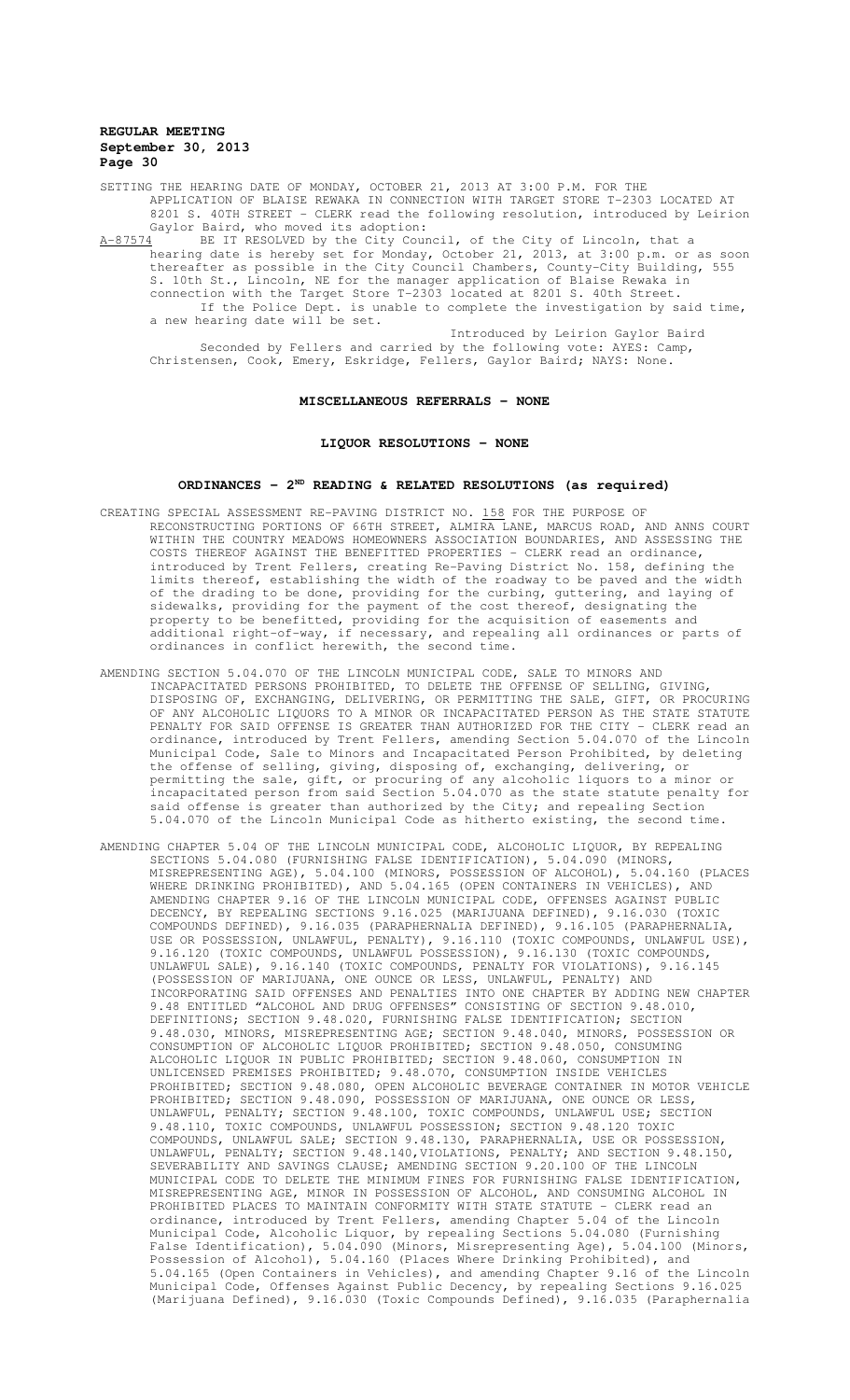Defined), 9.16.105 (Paraphernalia, Use or Possession, Unlawful, Penalty), 9.16.110 (Toxic Compounds, Unlawful Use), 9.16.120 (Toxic Compounds, Unlawful Possession), 9.16.130 (Toxic Compounds, Unlawful Sale), 9.16.140 (Toxic Compounds, Penalty for Violations), 9.16.145 (Possession of Marijuana, One Ounce or Less, Unlawful, Penalty) and incorporating said offenses and penalties into one chapter by adding new Chapter 9.48 entitled "Alcohol and Drug Offenses" consisting of Section 9.48.010, Definitions; Section 9.48.020, Furnishing False Identification; Section 9.48.030, Minors, Misrepresenting Age; Section 9.48.040, Minors, Possession or Consumption of Alcoholic Liquor Prohibited; Section 9.48.050, Consuming Alcoholic Liquor in Public Prohibited; Section 9.48.060, Consumption in Unlicensed Premises Prohibited; 9.48.070, Consumption Inside Vehicles Prohibited; Section 9.48.080, Open Alcoholic Beverage Container in Motor Vehicle Prohibited; Section 9.48.090, Possession of Marijuana, One Ounce or Less, Unlawful, Penalty; Section 9.48.100, Toxic Compounds, Unlawful Use; Section 9.48.110, Toxic Compounds, Unlawful Possession; Section 9.48.120 Toxic Compounds, Unlawful Sale; Section 9.48.130, Paraphernalia, Use or Possession, Unlawful, Penalty; Section 9.48.140, Violations, Penalty; and Section 9.48.150, Severability and Savings Clause; amending Section 9.20.100 of the Lincoln Municipal Code to delete the minimum fines for furnishing false identification, misrepresenting age, minor in possession of alcohol, and consuming alcohol in prohibited places to maintain conformity with state statute; and repealing Section 9.20.100 of the Lincoln Municipal Code as hitherto existing, the second time.

APPROVING THE LEASE AGREEMENT BETWEEN THE CITY OF LINCOLN AND 3732 HOLDINGS, LLC ALLOWING THE PROPERTY OWNER AT 6800 NORMAL BOULEVARD TO LEASE 4,525 SQUARE FEET OF SPACE WITHIN A PORTION OF HOLMES LAKE PARK TO ACCOMMODATE AN EXPANSION OF THE PARKING FOR ITS OFFICE BUILDING - CLERK read an ordinance, introduced by Trent Fellers, accepting and approving a Lease Agreement between the City of Lincoln, Nebraska and 3732 Holdings, LLC for the lease of a 4,525 square feet area within a portion of Holmes Lake Park to accommodate an expansion of the parking for the office building located at 6800 Normal Boulevard, the second time.

#### **PUBLIC HEARING - RESOLUTIONS**

APPROVING THE AGREEMENT REGARDING ANNEXATION FEES BETWEEN RURAL WATER DISTRICT NO. 1, LANCASTER COUNTY, NEBRASKA (RWD) AND THE CITY OF LINCOLN FOR PAYMENT OF ANNEXATION FEES BY THE CITY FOR LAND THAT IS ANNEXED AND NO LONGER SERVED BY RWD - CLERK read the following resolution, introduced by Trent Fellers, who moved its adoption:<br><u>A-87575</u> BE IT I BE IT RESOLVED by the City Council of the City of Lincoln, Nebraska:

That the attached Agreement Regarding Annexation Fees between Rural Water District No. 1, Lancaster County, Nebraska and City of Lincoln, Nebraska setting forth the agreement between the parties for payment of annexation fees by the City or a private party to Rural Water District No. 1, Lancaster County, Nebraska ("RWD") for land that is annexed and will no longer be served by RWD, is hereby approved and the Mayor is authorized to execute the same on behalf of the City of Lincoln.

The Mayor is further authorized to approve amendments to this Agreement without further action of City Council.

The City Clerk is directed to return executed originals of the Agreement to the Planning Department for transmittal to RWD.

Introduced by Trent Fellers Seconded by Emery and carried by the following vote: AYES: Camp, Christensen, Cook, Emery, Eskridge, Fellers, Gaylor Baird; NAYS: None.

APPROVING THE RELOCATION OF OMAHA EXPOSITION & RACING, INC. DBA LINCOLN RACE COURSE'S KENO SATELLITE SITE FROM 1800 STATE FAIR PARK TO 7055 SOUTH 1ST STREET - CLERK read the following resolution, introduced by Trent Fellers, who moved its

adoption:<br>A-87576 WHE WHEREAS, the City of Lincoln and the County of Lancaster, Nebraska have previously entered into a contract with EHPV Lottery Services, LLC for the operation of a keno type lottery, under which contract the City approved Omaha Exposition & Racing, Inc. d/b/a Lincoln Race Course for the operation of a satellite site at 1800 State Fair Park, Lincoln, Nebraska; and

WHEREAS, the contract provides that any relocation of a satellite site location must be approved by the City Council; and

WHEREAS, Omaha Exposition & Racing, Inc. d/b/a Lincoln Race Course is relocating to 7055 S. 1st Street and desires to continue its keno operation at that site.

NOW, THEREFORE, BE IT RESOLVED by the City Council of the City of Lincoln, Nebraska:

That in accordance with the Contract for the Operation of a Keno Type Lottery entered into on March 10, 2008, between the City of Lincoln, County of Lancaster, and EHPV Lottery Services, LLC., and the subsequent approval of a keno satellite operation at Omaha Exposition & Racing, Inc. d/b/a Lincoln Race Course,1800 State Fair Park, Lincoln, Nebraska, the City Council does hereby approve the relocation of Omaha Exposition & Racing, Inc. d/b/a Lincoln Race Course to 7055 S. 1st Street, Lincoln, Nebraska.

Introduced by Trent Fellers Seconded by Emery and carried by the following vote: AYES: Camp, Christensen, Cook, Emery, Eskridge, Fellers, Gaylor Baird; NAYS: None.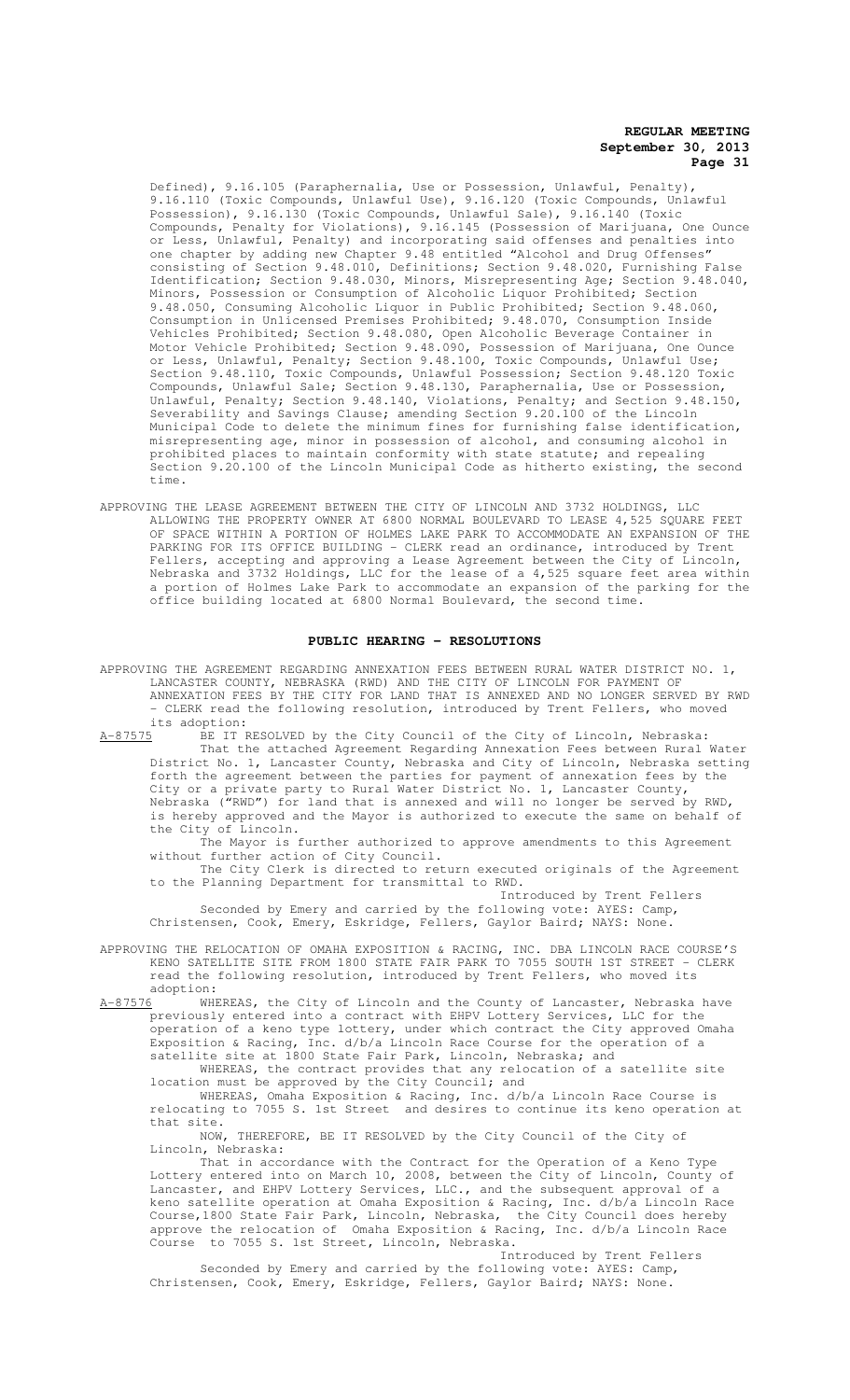ACCEPTING THE REPORT OF NEW AND PENDING CLAIMS AGAINST THE CITY AND APPROVING DISPOSITION OF CLAIMS SET FORTH FOR THE PERIOD OF SEPTEMBER 1 - 15, 2013 - CLERK read the following resolution, introduced by Trent Fellers, who moved its  $\frac{\text{adoption:}}{\text{A}-87577}$  BE

A-87577 BE IT RESOLVED by the City Council of the City of Lincoln, Nebraska: That the claims listed in the attached report, marked as Exhibit "A", dated September 16, 2013, of various new and pending tort claims filed against the City of Lincoln with the Office of the City Attorney or the Office of the City Clerk, as well as claims which have been disposed of, are hereby received as required by Neb. Rev. Stat. § 13-905 (Reissue 1997). The dispositions of claims by the Office of the City Attorney, as shown by the attached report, are hereby approved:<br>DENIED CLAIM

 DENIED CLAIM ALLOWED/SETTLED CLAIMS Blanca Rincon-Flores \$ 1,224.00<br>Black Hills Energy 770.10 Black Hills Energy 370.10 Lycebeth Loy 675,000.00 The City Attorney is hereby directed to mail to the various claimants listed herein a copy of this resolution which shows the final disposition of their claim.

Introduced by Trent Fellers Seconded by Emery and carried by the following vote: AYES: Camp, Christensen, Cook, Emery, Eskridge, Fellers, Gaylor Baird; NAYS: None.

APPROVING AN INTERLOCAL AGREEMENT BETWEEN THE RAILROAD TRANSPORTATION SAFETY DISTRICT, THE CITY, AND THE COUNTY TO ACCEPT THE TRANSFER OF RTSD FUNDING FOR THE SOUTH LINCOLN QUIET ZONE (14TH AND YANKEE HILL) AND FOR THE CITY AND COUNTY TO ACCEPT OWNERSHIP AND MAINTENANCE OF THE SAFETY IMPROVEMENTS IN THEIR RESPECTIVE AREAS - CLERK read the following resolution, introduced by Trent Fellers, who moved its adoption:<br><u>A-87578</u> WHE

A-87578 WHEREAS, the Interlocal Cooperation Act, Neb. Rev. Stat. § 13-801, et seq., permits local governmental units to cooperate with other such units to make the most efficient use of their powers on the basis of mutual advantage; and

WHEREAS, the City of Lincoln, Nebraska (City), Lancaster County, Nebraska (County) and the Lincoln-Lancaster County Railroad Transportation Safety District (RTSD) desire to cooperate with each other for funding maintenance of the South Lincoln Quiet Zone Project safety improvements.

 NOW, THEREFORE, BE IT RESOLVED by the City Council of the City of Lincoln, Nebraska:

That the attached Annual Financial Interlocal Agreement between the City, County and RTSD in connection with funding for the South Lincoln Quiet Zone Project and to accept ownership and maintenance of the safety improvements is hereby approved and the Mayor is authorized to execute the same on behalf of the City of Lincoln.

Introduced by Trent Fellers Seconded by Emery and carried by the following vote: AYES: Camp, Christensen, Cook, Emery, Eskridge, Fellers, Gaylor Baird; NAYS: None.

APPROVING AN INTERLOCAL AGREEMENT BETWEEN THE RAILROAD TRANSPORTATION SAFETY DISTRICT AND THE CITY TO ACCEPT THE TRANSFER OF RTSD FUNDING FOR THE SW 40TH STREET/BNSF OVERPASS AND TO ACKNOWLEDGE THE PAVING OF APPROXIMATELY 900 FEET OF SW 40TH STREET FROM WEST O STREET TO THE SOUTH - CLERK read the following resolution, introduced by Trent Fellers, who moved its adoption:<br>A-87579 WHEREAS, the Interlocal Cooperation Act, Neb.

WHEREAS, the Interlocal Cooperation Act, Neb. Rev. Stat. § 13-801, et seq., permits local governmental units to cooperate with other such units to make the most efficient use of their powers on the basis of mutual advantage; and

WHEREAS, the City of Lincoln, Nebraska (City) and the Lincoln-Lancaster County Railroad Transportation Safety District (RTSD) desire to cooperate with each other in funding construction of the S.W. 40th Street Overpass over the BNSF rail yard and the paving of approximately the first 900 feet of S.W. 40th Street south of West O Street.

NOW, THEREFORE, BE IT RESOLVED by the City Council of the City of Lincoln, Nebraska:

That the attached Annual Financial Interlocal Agreement between the City and RTSD in connection with funding the S.W. 40th Street Overpass over the BNSF rail yard and the paving of approximately the first 900 feet of S.W. 40th Street south of West O Street is hereby approved and the Mayor is authorized to execute the same on behalf of the City of Lincoln.

Introduced by Trent Fellers Seconded by Emery and carried by the following vote: AYES: Camp, Christensen, Cook, Emery, Eskridge, Fellers, Gaylor Baird; NAYS: None.

APPROVING AN INTERLOCAL AGREEMENT BETWEEN THE RAILROAD TRANSPORTATION SAFETY DISTRICT AND THE CITY TO ACCEPT THE TRANSFER OF RTSD FUNDING FOR THE SOUTH SALT CREEK QUIET ZONE AND TO ACCEPT THE OWNERSHIP AND MAINTENANCE OF THE SAFETY IMPROVEMENTS IN THE AREA - CLERK read the following resolution, introduced by Trent Fellers, who moved its adoption:

A-87580 WHEREAS, the Interlocal Cooperation Act, Neb. Rev. Stat. § 13-801, et seq., permits local governmental units to cooperate with other such units to make the most efficient use of their powers on the basis of mutual advantage; and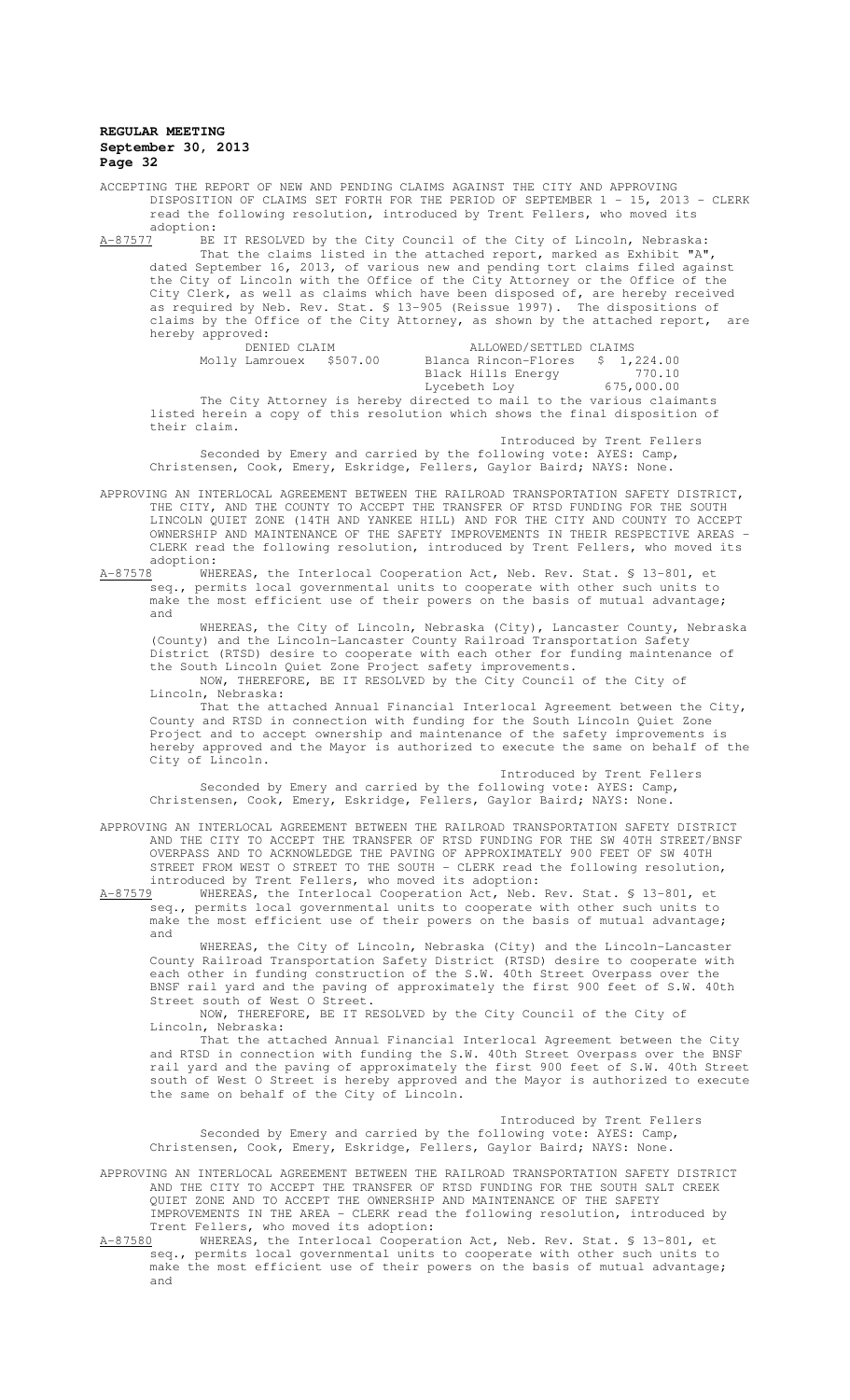WHEREAS, the City of Lincoln, Nebraska (City) and the Lincoln-Lancaster County Railroad Transportation Safety District (RTSD) desire to cooperate with each other for funding maintenance of the South Salt Creek Quiet Zone Project safety improvements. NOW, THEREFORE, BE IT RESOLVED by the City Council of the City of Lincoln, Nebraska:

That the attached Annual Financial Interlocal Agreement between the City and RTSD in connection with funding for the South Salt Creek Quiet Zone Project and to accept ownership and maintenance of the safety improvements is hereby approved and the Mayor is authorized to execute the same on behalf of the City Lincoln.

Introduced by Trent Fellers Seconded by Emery and carried by the following vote: AYES: Camp, Christensen, Cook, Emery, Eskridge, Fellers, Gaylor Baird; NAYS: None.

APPROVING A PRELIMINARY ENGINEERING AND NATIONAL ENVIRONMENTAL POLICY ACT (NEPA) SERVICES AGREEMENT BETWEEN THE CITY OF LINCOLN AND ALFRED BENESCH & COMPANY TO ESTABLISH THE RESPONSIBILITIES AND FEES FOR PRELIMINARY ENGINEERING AND NEPA PHASE SERVICES FOR SAFETY IMPROVEMENTS AT THE INTERSECTION OF N. 66TH STREET AND FREMONT STREET - CLERK read the following resolution, introduced by Trent Fellers, who moved its adoption:

A-87581 BE IT RESOLVED by the City Council of the City of Lincoln, Nebraska: That the attached Preliminary Engineering and National Environmental Policy Act (NEPA) Services Agreement between the City of Lincoln and Alfred Benesch & Company for safety improvements at the intersection of N. 66th and Fremont Streets, in accordance with the terms and conditions contained in said Agreement, is hereby approved and the Mayor is authorized to execute the same on behalf of the City of Lincoln.

The City Clerk is directed to return the executed copies of the Agreement to Kent Evans, Engineering Services Division of the Department of Public Works & Utilities, for transmittal and execution by the Nebraska Department of Roads. Introduced by Trent Fellers

Seconded by Emery and carried by the following vote: AYES: Camp, Christensen, Cook, Emery, Eskridge, Fellers, Gaylor Baird; NAYS: None.

APPROVING AN AGREEMENT BETWEEN THE CITY AND SPEECE LEWIS ENGINEERS TO PROVIDE PRELIMINARY AND FINAL DESIGN SERVICES AS WELL AS ENVIRONMENTAL AND GEOTECHNICAL SERVICES FOR THE 10TH STREET BRIDGE OVER SALT CREEK - CLERK read the following resolution, introduced by Trent Fellers, who moved its adoption:

A-87582 BE IT RESOLVED by the City Council of the City of Lincoln, Nebraska: That the attached Preliminary Engineering Services Agreement between the City of Lincoln and Speece Lewis Engineers for preliminary and final design services as well as environmental and geotechnial services for the 10th Street bridge over Salt Creek, in accordance with the terms and conditions contained in said Agreement, is hereby approved and the Mayor is authorized to execute the same on behalf of the City of Lincoln.

The City Clerk is directed to return the executed copies of the Agreement to Kris Humphrey, Engineering Services Division of the Department of Public Works & Utilities, for transmittal and execution by the Nebraska Department of Roads.

Introduced by Trent Fellers Seconded by Emery and carried by the following vote: AYES: Camp, Christensen, Cook, Emery, Eskridge, Fellers, Gaylor Baird; NAYS: None.

# ORDINANCE - 3<sup>RD</sup> READING & RELATED RESOLUTIONS (as required)

ANNEXATION 13003 – AMENDING THE LINCOLN CORPORATE LIMITS MAP BY ANNEXING APPROXIMATELY .11 ACRES GENERALLY LOCATED AT TUSCAN AND DURADO COURTS - CLERK read an ordinance, introduced by Doug Emery, annexing and including the below described land as part of the City of Lincoln, Nebraska and amending the Corporate Limits Map attached to and made part of Ordinance No. 18208, to reflect the extension of the corporate limits boundary of the City of Lincoln, Nebraska established and shown thereon, the third time.

EMERY Moved to pass the ordinance as read.

Seconded by Fellers and carried by the following vote: AYES: Camp, Christensen, Cook, Emery, Eskridge, Fellers, Gaylor Baird; NAYS: None. The ordinance, being numbered **#19923**, is recorded in Ordinance Book #29, Page .

CHANGE OF ZONE 13016 – APPLICATION OF FIRETHORN GOLF COMPANY FOR A CHANGE OF ZONE FROM AGR AGRICULTURAL RESIDENTIAL DISTRICT TO R-3 RESIDENTIAL DISTRICT AND FROM R-3 RESIDENTIAL DISTRICT TO AGR AGRICULTURAL RESIDENTIAL DISTRICT, ON PROPERTY GENERALLY LOCATED AT TUSCAN AND DURADO COURTS - CLERK read an ordinance, introduced by Doug Emery, amending the Lincoln Zoning District Maps adopted by reference and made a part of Title 27 of the Lincoln Municipal Code, pursuant to Section 27.05.020 of the Lincoln Municipal Code, by changing the boundaries of the districts established and shown thereon, the third time. EMERY Moved to pass the ordinance as read.

Seconded by Fellers and carried by the following vote: AYES: Camp, Christensen, Cook, Emery, Eskridge, Fellers, Gaylor Baird; NAYS: None. The ordinance, being numbered **#19924**, is recorded in Ordinance Book #29, Page .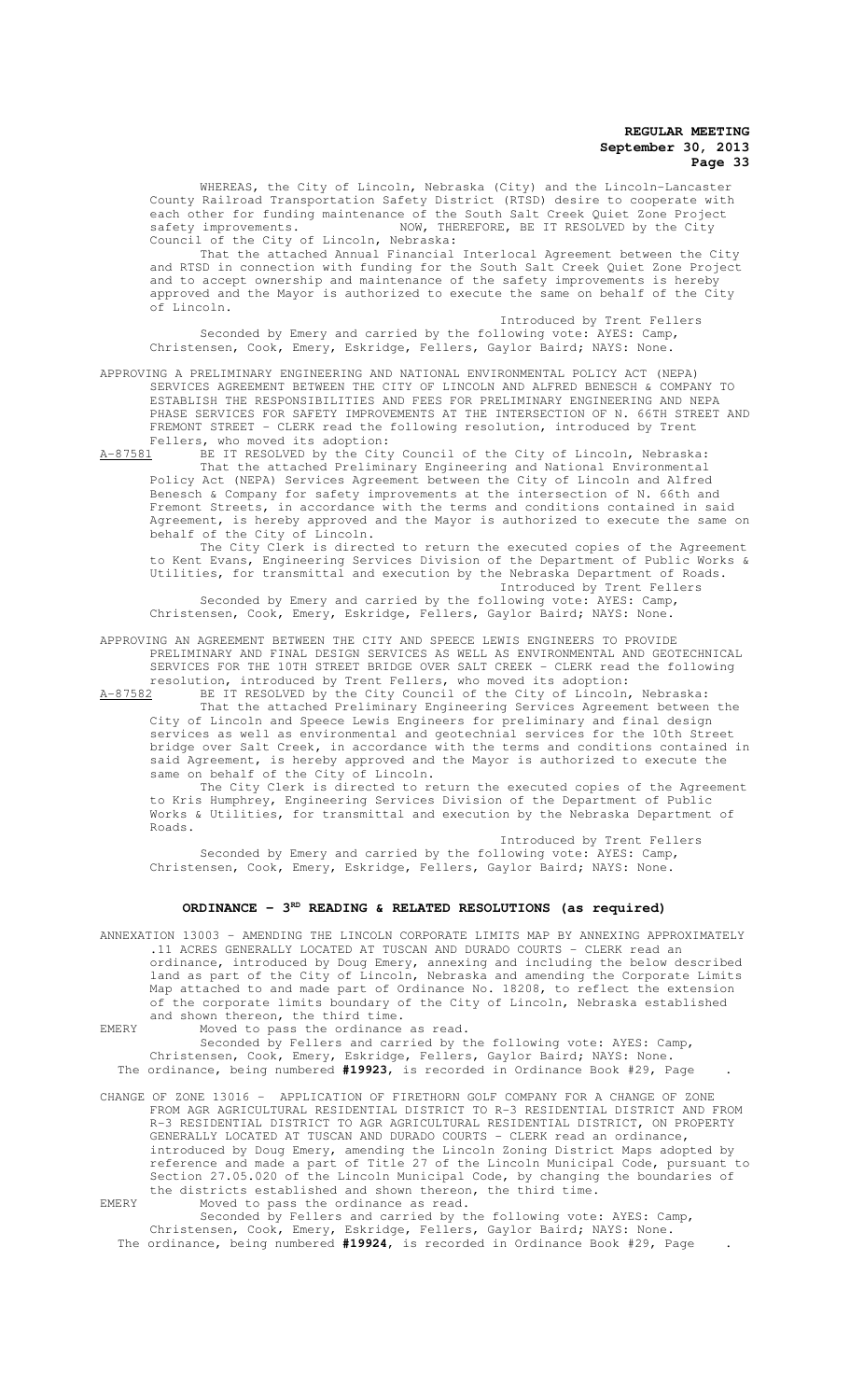APPROVING A SUBLEASE AGREEMENT BETWEEN NEBRASKA VOCATIONAL REHABILITATION AND THE CITY OF LINCOLN FOR THE SUBLEASE BY NEBRASKA VOCATIONAL REHABILITATION OF 160 SQUARE FEET OF SPACE AT 1111 O STREET FOR PURPOSES OF WORKFORCE INVESTMENT ACT SERVICES AND THE AMERICAN JOB CENTER FOR A FOUR YEAR TERM OF OCTOBER 1, 2013 THROUGH SEPTEMBER 30, 2017 - CLERK read an ordinance, introduced by Doug Emery, accepting and approving a Sublease Agreement between the City of Lincoln, Nebraska and Nebraska Vocational Rehabilitation for the sublease of space at 1111 O Street, Lincoln, Lancaster County, Nebraska for a term of October 1, 2013 through September 30, 2017, whereby the City of Lincoln is subleasing space to Nebraska Vocational Rehabilitation for the purposes of Workforce Investment Act Services and the American Job Center, the third time. EMERY Moved to pass the ordinance as read.

Seconded by Fellers and carried by the following vote: AYES: Camp, Christensen, Cook, Emery, Eskridge, Fellers, Gaylor Baird; NAYS: None. The ordinance, being numbered **#19925**, is recorded in Ordinance Book #29, Page .

# **ORDINANCES - 1ST READING & RELATED RESOLUTIONS (as required)**

REPEALING ORDINANCE NO. 19513 CREATING RE-PAVING DISTRICT NO. 157, IN 63RD STREET, BETWEEN GLADSTONE AND FREMONT STREETS, DUE TO THE LACK OF A PETITION SIGNED BY A MAJORITY OF AFFECTED PROPERTY OWNERS - CLERK read an ordinance, introduced by Leirion Gaylor Baird, repealing Ordinance No. 19513 which created Repaving District No. 157, which repaving district included all that portion of 63<sup>rd</sup> Street from Gladstone Street to Fremong Street describing the benefitted property as follows: HAVELOCK, BLOCK 205, Lot 10-12, S49'; HAVELOCK, BLOCK 205, Lot 10-12, N47'S96'; HAVELOCK, BLOCK 205, Lot 10-12, N46'; HAVELOCK, BLOCK 205, Lot 1, N92'; HAVELOCK, BLOCK 205, Lot 2; HAVELOCK, BLOCK 205, Lot 3; HAVELOCK, BLOCK 178, Lot 11, E1' & Lot 12; HAVELOCK, BLOCK 178, Lot 11, EX E1'; HAVELOCK, BLOCK 178, Lot 9, E6' & Lot 10; HAVELOCK, BLOCK 178, Lot 1-2, S50'; HAVELOCK, BLOCK 178, Lot 1, N92; HAVELOCK, BLOCK 178, Lot 2, N92'; HAVELOCK, BLOCK 178, Lot 3; HAVELOCK, BLOCK 177, Lot 6; HAVELOCK, BLOCK 177, Lot 5; HAVELOCK, BLOCK 177, Lot 4; HAVELOCK, BLOCK 177, Lot 7; HAVELOCK, BLOCK 177, Lot 8; HAVELOCK, BLOCK 177, Lot 9; HAVELOCK, BLOCK 206, Lot 5-6, N71'; HAVELOCK, BLOCK 206, Lot 5-7, S71'; HAVELOCK, BLOCK 206, Lot 4; HAVELOCK, BLOCK 206, Lot 7-9, N62'; HAVELOCK, BLOCK 206, Lot 7, S80' & W80' Lot 8; HAVELOCK, BLOCK 206, Lot 8, E25' S80' & S80' Lot 9; HAVELOCK, BLOCK 219, Lot 1-6; HAVELOCK, BLOCK 220, Lot 1; HAVELOCK, BLOCK 220, Lot 2; HAVELOCK, BLOCK 200, Lot 3 all in Section 9, Township 10 North, Range 7 East of the sixth principal meridian in the City of Lincoln, Lancaster County, Nebraska and providing for the payment of the cost thereof, the first time.

# **RESOLUTIONS - 1ST READING - ADVANCE NOTICE**

- ADOPTING THE CENTRAL RENEWABLE ENERGY SYSTEM AGREEMENT BETWEEN THE BOARD OF REGENTS OF THE UNIVERSITY OF NEBRASKA AND THE CITY OF LINCOLN TO USE MUNICIPAL EFFLUENT FOR HEATING & COOLING ON THE NEBRASKA INNOVATION CAMPUS.
- ASSESSING PUBLIC HEALTH NUISANCE ABATEMENT COSTS ASSOCIATED WITH THE CLEARING OF PUBLIC NUISANCES BY THE HEALTH DEPARTMENT TO THE FOLLOWING BENEFITTED PROPERTIES: 1744 S. 25TH, 1411 N. 24TH, 1611 HARRISON, 935 BUTLER, 609 WEST Q, 3909 SUMNER, 3440 S. 44TH, 1710 BROOKHAVEN, 2975 HOLDREGE, 2280 HOLDREGE, 1020 SUMNER, 1947 SW 34TH, 1120 HIGH PLAINS ROAD, 5620 GREENWOOD, 3909 SUMNER.
- WAIVER NO. 13008 APPEAL OF KARRIE USHER FROM THE PLANNING COMMISSION APPROVAL OF THE REQUEST TO WAIVE THE REQUIREMENT OF §26.23.125 OF THE LAND SUBDIVISION ORDINANCE FOR A PEDESTRIAN WAY ASSOCIATED WITH A BLOCK LENGTH IN EXCESS OF 1,000 FEET ON PROPERTY GENERALLY LOCATED NEAR N.W. 8TH STREET AND GLACIER TRAIL.
- APPROVING AN AMENDMENT TO AGREEMENT BETWEEN THE CITY OF LINCOLN AND THE LEAGUE OF HUMAN DIGNITY FOR THE ANNUAL REQUIREMENTS OF STARTRAN'S SPECIAL TRANSPORTATION PROGRAMS, PURSUANT TO BID NO. 11-204, TO EXTEND THE AGREEMENT TERM FOR TWO YEARS FROM OCTOBER 31, 2013 THROUGH OCTOBER 30, 2015.
- APPOINTING JAMES HEWITT TO THE HISTORIC PRESERVATION COMMISSION FOR A TERM EXPIRING APRIL 15, 2016.
- REAPPOINTING JANET GOODMAN-BANKS, OLGA R. KANNE AND COLETTE M. POLITE TO THE MULTICULTURAL ADVISORY COMMITTEE FOR TERMS EXPIRING SEPTEMBER 18, 2016.
- REAPPOINTING TINA UDELL TO THE COMMUNITY HEALTH ENDOWMENT BOARD FOR A TERM EXPIRING SEPTEMBER 1, 2016.
- APPOINTING DIANNA SCHIMEK, THOMAS SULLIVAN AND JOSE SOTO TO THE COMMUNITY HEALTH ENDOWMENT BOARD FOR TERMS EXPIRING SEPTEMBER 1, 2016.
- APPROVING A CONTRACT AGREEMENT BETWEEN THE CITY OF LINCOLN AND HILAND DAIRY FOODS COMPANY FOR THE ANNUAL SUPPLY OF MILK AND DAIRY PRODUCTS FOR THE LINCOLN AREA AGENCY ON AGING FOR A TWO YEAR TERM.